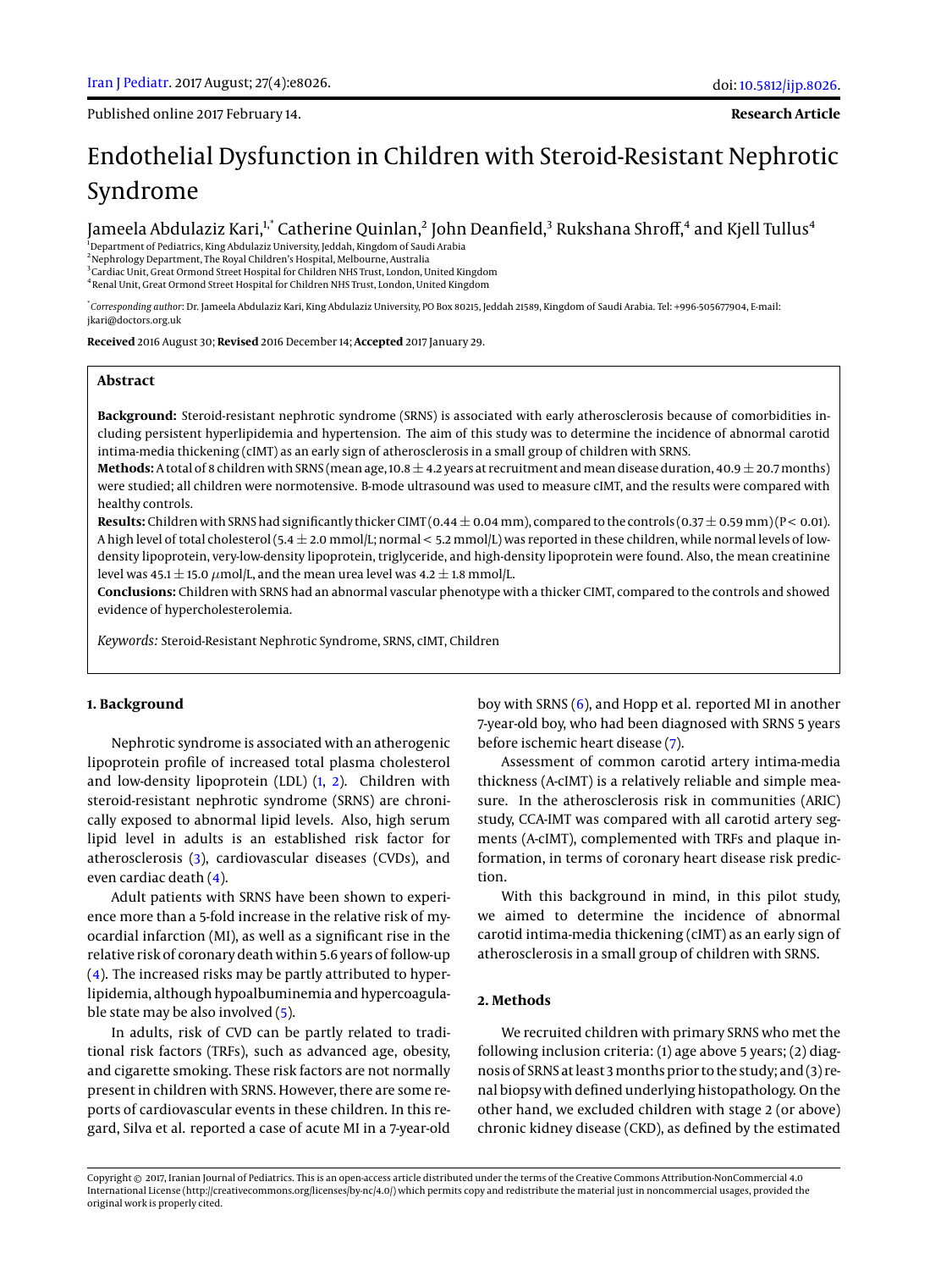glomerular filtration rate (eGFR) below 90 mL/min/1.73 M<sup>2</sup>. Written consents were obtained from the parents.

In all recruited children, cIMT was measured, and blood tests were performed to determine renal function (creatinine and urea levels), serum albumin level, urine albumin/creatinine ratio, lipid profile, C-reactive protein, and complete blood count. The blood samples were routinely processed at the laboratory of great ormond street hospital for children NHS foundation trust.

The body mass index (BMI)-for-age growth chart by the centre for disease control and prevention was used to calculate BMI percentiles (www.cdc.gov). Detailed family history was evaluated in terms of cardiovascular events (before 55 years in males and before 65 years in females), using the expert panel on integrated guidelines for Cardiovascular health and risk reduction. The Schwartz formula was also used to measure eGFR [\(8\)](#page-2-7).

### *2.1. Measurement of cIMT*

B-mode ultrasound was used to measure cIMT of both common carotid arteries, using a 12-MHz linear-array transducer and a single ultrasound machine (Vivid7, GE healthcare, Horton, Norway). A 15-heartbeat cine-loop recording was obtained for the offline analysis, using the Digital Imaging and Communications in Medicine software. The mean IMT of a segment (0.5 - 1 cm) was measured 1 cm proximal to the carotid bifurcation, using an automated edge detection system on 2 separate images of the right and left common carotid arteries (from true enddiastolic frames), as determined by the minimum vessel diameter. Approximately 120 individual measurements were performed across the artery (1-cm length). The measurements were repeated in 3 different cardiac cycles, and the average of 3 measurements from the right and left arteries was recorded.

#### *2.2. Statistical Analysis*

Mean  $\pm$  standard deviation (SD) was calculated for normally distributed data, and the median (range) was used for the rest of the data. Unpaired 2-tailed t test was used to compare the mean values. Statistical analyses were performed, using GraphPad Prism version 6.0b for Mac OS X (GraphPad Software, La Jolla, California, USA; www.graphpad.com). P value less than 0.05 was considered statistically significant.

In this study, ethical approval was obtained from the Institute of child health of the university college London and the research ethics committee of Great Ormond Street hospital for children NHS foundation trust.

## **3. Results**

A total of 8 children with SRNS were recruited in this study, 5 of whom were female. The mean age of the subjects was 6.9  $\pm$  5.3 years at presentation and 10.8  $\pm$  4.2 years at recruitment. Also, the mean disease duration was 40.9  $\pm$ 20.7 months [\(Table 1\)](#page-1-0). Overall, 4 children were identified as Caucasian, 2 as Indian, and 2 as Pakistani. All children had normal blood pressure (mean systolic blood pressure, 103  $\pm$  7 mmHg; mean diastolic blood pressure, 63  $\pm$  6 mmHg). Also, the mean BMI was 21.8  $\pm$  4.0 g/m<sup>2</sup>.

<span id="page-1-0"></span>**Table 1.** Demographic Characteristics and Vascular Phenotypes in Children with SRNS and the Controls

| <b>Characteristics</b>                   | <b>SRNS</b>   | Control       | <b>P</b> Value |
|------------------------------------------|---------------|---------------|----------------|
| Age, y                                   | $10.8 + 4.2$  | $13.2 + 4.8$  |                |
| Gender (F:M)                             | 5:3           | 19:20         |                |
| Age at presentation, y                   | $6.9 + 5.3$   |               |                |
| Disease duration, mo                     | $40.9 + 20.7$ |               |                |
| CIMT, mm                                 | $0.44 + 0.04$ | $0.37 + 0.59$ | 0.0016         |
| Carotid-femoral PWV, $m/s$ ( $n =$<br>5) | $5.06 + 0.76$ | $5.34 + 0.97$ | 0.5498         |
| Carotid-radial PWV, $m/s (n = 9)$        | $6.97 + 1.79$ |               |                |

Abbreviations: CIMT, carotid intima-media thickness; PWV, pulse wave velocity.

Renal biopsy showed focal segmental glomerulosclerosis in 4 cases, minimal change of disease in 2 cases, and membranoproliferative glomerulonephritis in 2 cases. A total of 40 age-matched children were recruited as the controls [\(9\)](#page-2-8). [Table 1](#page-1-0) outlines the demographic characteristics of patients and controls. Based on the findings, the mean creatinine level was 45.1  $\pm$  15.0  $\mu$ mol/L, the mean blood urea level was 4.2  $\pm$  1.8 mmol/L, and the mean eGFR was 120.9  $\pm$  22.9 mL/min/1.73 M<sup>2</sup>; it should be noted that we excluded children with GFR < 90 mL/min/1.73  $M^2$ . All children showed normal CRP, white blood cell count, hemoglobin level, and platelet count.

The analysis of lipid profile showed a mean cholesterol level of 5.4  $\pm$  2.0 mmol/L (normal < 5.2 mmol/L), triglyceride level of 1.74  $\pm$  0.64 mmol/L (normal, 0.45 -1.71 mmol/L), LDL level of  $3.1 \pm 2.1$  mmol/L (normal < 3.4 mmol/L), very-low-density lipoprotein (VLDL) level of 0.79  $\pm$  0.29 mmol/L (normal, 0.128 - 0.645 mmol/L), and highdensity lipoprotein (HDL) level of 1.2  $\pm$  0.3 mmol/L (normal, 0.8 - 1.8 mmol/L).

During the study, 6 children were in the remission stage with a serum albumin level of > 35 gm/L, while the remaining patients  $(n=2)$  had active disease. Only 4 children had normal urine albumin/creatinine ratio (< 30 mg/g),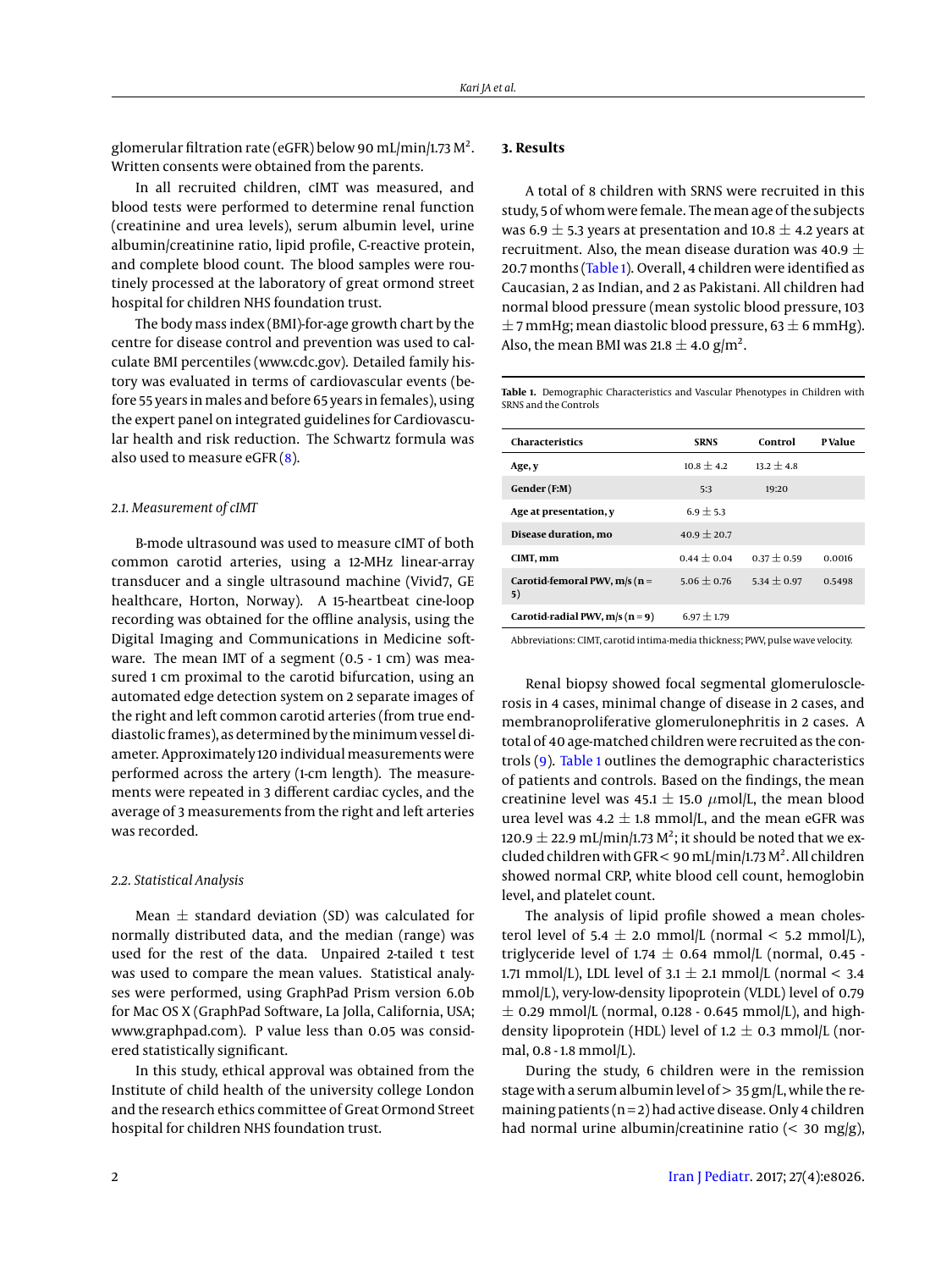while the remaining patients had significant or nephroticrange proteinuria with the median of 35.2 (range, 1.8 - 1080) in the whole group.

#### *3.1. cIMT*

The mean cIMT was  $0.44 \pm 0.04$  mm for children with SRNS and  $0.37 \pm 0.06$  mm for the controls [\(Figure 1\)](#page-2-9). Children with SRNS showed a significant increase in cIMT, compared to the controls  $(0.07 \text{ mm}; P = 0.0016)$ . However, the values were too small to permit comparison between histological features or treatment types.

<span id="page-2-9"></span>

## **4. Discussion**

In the present study, we found evidence of early changes in the structure of blood vessels in children with SRNS, as they had thicker CIMT, compared to the controls. This finding is similar to the results reported by Hooman et al. who demonstrated increased cIMT in children with idiopathic nephrotic syndrome (both steroid-sensitive and resistant), associated with the duration of disease and hypertension [\(10\)](#page-3-0).

Furthermore, Candan et al. reported changes in cIMT, pulse wave velocity, and left ventricular mass in children with SRNS, which were significantly correlated with proteinuria [\(11\)](#page-3-1), leading to cardiovascular complications. The main reason is probably multifactorial, including the associated hyperlipidemia [\(12\)](#page-3-2), hypertension, tendency to thrombosis [\(13,](#page-3-3) [14\)](#page-3-4), and use of immunosuppressive medications. SRNS is also associated with increased endothelial markers, such as soluble thrombomodulin, plasminogen activator inhibitor-1, tissue plasminogen activator, and

Despite achieving remission in the majority of cases during the present research, the study group had an atherogenic lipid profile with high cholesterol level. Nevertheless, the effect of long exposure to disease could persist even after remission, as shown in previous studies [\(10\)](#page-3-0). We excluded children with stage 2 CKD (or above) in order to avoid the confounding effect of impaired renal function in the cardiovascular system [\(16\)](#page-3-6).

Overall, use of lipid-lowering agents in children with SRNS is limited, and only few reports are available [\(17\)](#page-3-7). However, given the reported association between increased VLDL level and subclinical CVD in children with SRNS [\(10\)](#page-3-0), such treatments could be indicated; in fact, more comprehensive studies are required in this area.

#### *4.1. Conclusions*

Children with SRNS showed enhanced cIMT, thus indicating the increased risk of CVD.

#### **References**

- <span id="page-2-0"></span>1. Hu P, Lu L, Hu B, Du PF. Characteristics of lipid metabolism under different urinary protein excretion in children with primary nephrotic syndrome. *Scand J Clin Lab Invest.* 2009;**69**(6):680–6. doi: [10.3109/00365510902980751.](http://dx.doi.org/10.3109/00365510902980751) [PubMed: [19468931\]](http://www.ncbi.nlm.nih.gov/pubmed/19468931).
- <span id="page-2-1"></span>2. Doucet C, Mooser V, Gonbert S, Raymond F, Chapman J, Jacobs C, et al. Lipoprotein(a) in the nephrotic syndrome: molecular analysis of lipoprotein(a) and apolipoprotein(a) fragments in plasma and urine. *J Am Soc Nephrol.* 2000;**11**(3):507–13. [PubMed: [10703674\]](http://www.ncbi.nlm.nih.gov/pubmed/10703674).
- <span id="page-2-2"></span>3. Burnett JR. Lipids, lipoproteins, atherosclerosis and cardiovascular disease. *Clin Biochem Rev.* 2004;**25**(1):2. [PubMed: [18516207\]](http://www.ncbi.nlm.nih.gov/pubmed/18516207).
- <span id="page-2-3"></span>4. Ordonez JD, Hiatt RA, Killebrew EJ, Fireman BH. The increased risk of coronary heart disease associated with nephrotic syndrome. *Kidney Int.* 1993;**44**(3):638–42. [PubMed: [8231039\]](http://www.ncbi.nlm.nih.gov/pubmed/8231039).
- <span id="page-2-4"></span>5. Kniazewska MH, Obuchowicz AK, Wielkoszynski T, Zmudzinska-Kitczak J, Urban K, Marek M, et al. Atherosclerosis risk factors in young patients formerly treated for idiopathic nephrotic syndrome. *Pediatr Nephrol.* 2009;**24**(3):549–54. doi: [10.1007/s00467-008-1029-1.](http://dx.doi.org/10.1007/s00467-008-1029-1) [PubMed: [18972136\]](http://www.ncbi.nlm.nih.gov/pubmed/18972136).
- <span id="page-2-5"></span>6. Silva JM, Oliveira EA, Marino VS, Oliveira JS, Torres RM, Ribeiro AL, et al. Premature acute myocardial infarction in a child with nephrotic syndrome. *Pediatr Nephrol.* 2002;**17**(3):169–72. doi: [10.1007/s00467-001-](http://dx.doi.org/10.1007/s00467-001-0793-y) [0793-y.](http://dx.doi.org/10.1007/s00467-001-0793-y) [PubMed: [11956853\]](http://www.ncbi.nlm.nih.gov/pubmed/11956853).
- <span id="page-2-6"></span>7. Hopp L, Gilboa N, Kurland G, Weichler N, Orchard TJ. Acute myocardial infarction in a young boy with nephrotic syndrome: a case report and review of the literature. *Pediatr Nephrol.* 1994;**8**(3):290–4. [PubMed: [7917853\]](http://www.ncbi.nlm.nih.gov/pubmed/7917853).
- <span id="page-2-7"></span>8. Gonzalez Celedon C, Bitsori M, Tullus K. Progression of chronic renal failure in children with dysplastic kidneys. *Pediatr Nephrol.* 2007;**22**(7):1014–20. doi: [10.1007/s00467-007-0459-5.](http://dx.doi.org/10.1007/s00467-007-0459-5) [PubMed: [17380351\]](http://www.ncbi.nlm.nih.gov/pubmed/17380351).
- <span id="page-2-8"></span>9. Shroff RC, Donald AE, Hiorns MP, Watson A, Feather S, Milford D, et al. Mineral metabolism and vascular damage in children on dialysis. *J Am Soc Nephrol.* 2007;**18**(11):2996–3003. doi: [10.1681/ASN.2006121397.](http://dx.doi.org/10.1681/ASN.2006121397) [PubMed: [17942964\]](http://www.ncbi.nlm.nih.gov/pubmed/17942964).